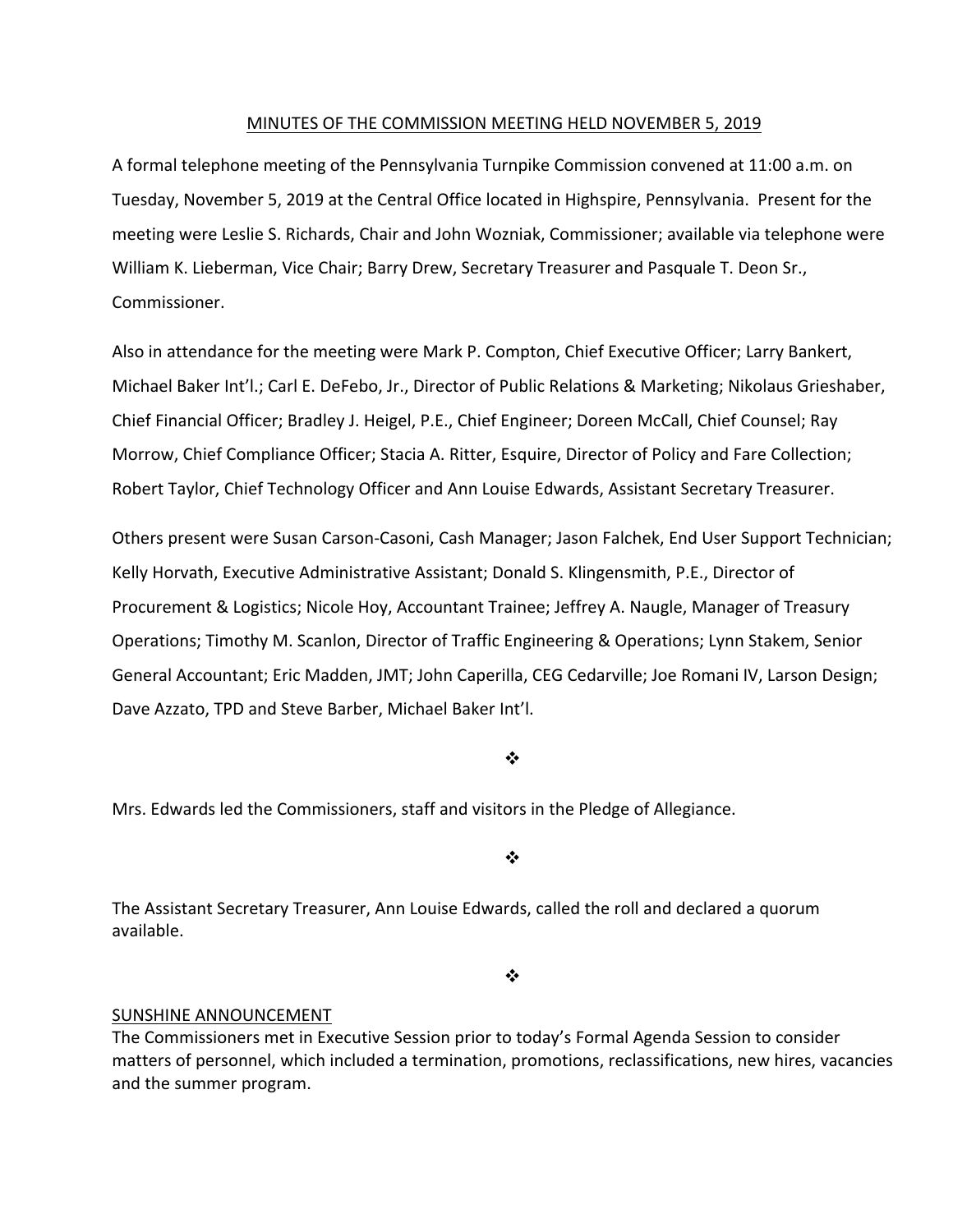## MINUTES OF THE MEETING‐NOVEMBER 5, 2019 **2** | Page

The Commissioners also discussed Docket Nos. 2019‐WC‐0521, 3791 and 2019‐PTC‐00P001‐3‐07 and engaged in non-deliberative, informational discussions regarding various actions and matters, which have been approved at previous public meetings.

❖

## PUBLIC COMMENT

Mrs. Edwards: The public is welcome to address the Commission regarding items listed on the Agenda or other items not listed on the Agenda that are within the Commission's authority or control. In order to conduct an orderly and effective meeting, all persons wishing to address the Commission should have signed in a requested time to speak. If you have not done so, you are invited to do so at this time.

There were no requests to address the Commission.

 $\frac{1}{2}$ 

## MINUTES OF THE MEETING

Motion‐That the Minutes of the meeting held October 7, 2019 be approved and filed as submitted‐was made by Commissioner Wozniak, seconded by Commissioner Deon, and passed unanimously.

## $\frac{1}{2}$

## COMMUNICATIONS

Motion‐That the Commission approves the memos received from the Chief Counsel and the Director of Procurement & Logistics‐was made by Commissioner Wozniak, seconded by Commissioner Deon, and passed unanimously.

#### ❖

### PERSONNEL

Motion‐That the Commission approves the Personnel as submitted‐was made by Commissioner Wozniak, seconded by Commissioner Deon, and passed unanimously.

UNFINISHED BUSINESS No Unfinished Business to consider.

 $\cdot$ 

❖

### NEW BUSINESS

### **POLICY**

Motion‐That the Commission adopts revisions to Policy 10.06, Innovation Council, to reflect alignment to the Strategic Plan and to update operational procedures‐was made by Commissioner Wozniak, seconded by Commissioner Deon, and approved unanimously.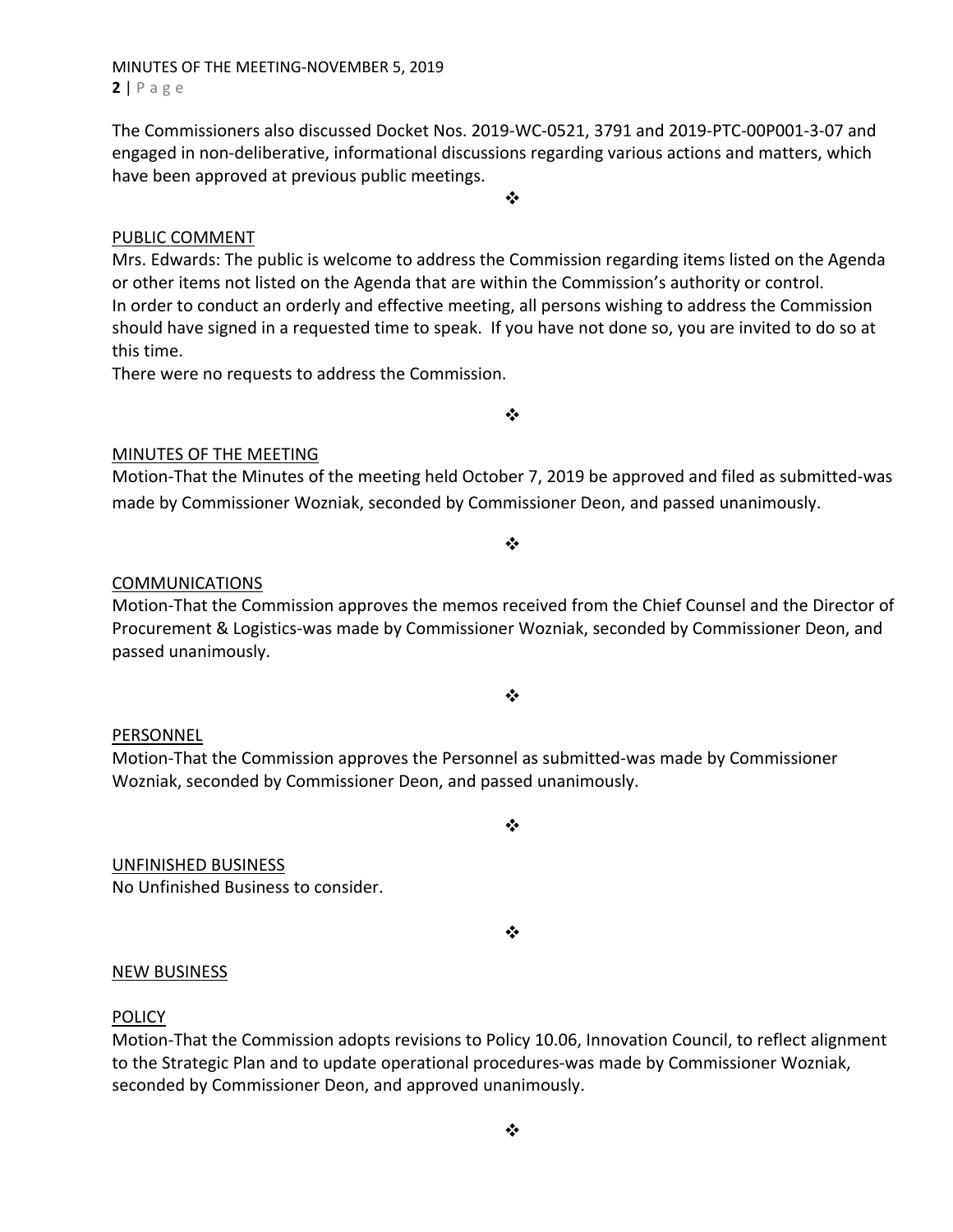## MINUTES OF THE MEETING‐NOVEMBER 5, 2019 **3** | Page

## **AGREEMENTS**

Motion‐That the Commission approve the negotiation and execution of the Agreements and Amendments for the items listed in memos "a" through "j":

- a. Amendment to our agreement for electrical and mechanical maintenance services for the CAB, TIP, East Park Drive and the Steelton Warehouse with G.R. Sponaugle and Sons, Inc.; exercising the option to renew the agreement for an additional two-years (February 5, 2020 – February 4, 2022); at a not‐to‐exceed amount of \$764,744.00 annually;
- b. Agreement with Borough of Emmaus d/b/a Emmaus Ambulance Corps for EMS coverage from MP A50.30 to MP A55.50 NB and from MP A52.20 to MP A43.80 SB;
- c. Agreement with Weis Markets, Inc. for the distribution of E‐ZPass Go Paks in its PA stores;
- d. Agreement with Giant Eagle, Inc. for the distribution of E‐ZPass Go Paks in its PA and Morgantown, WV stores;
- e. Amendment to our agreement with Bracey's ShopRite of Daleville for the distribution of E‐ZPass Go Paks; exercising the option to renew the agreement for an additional year;
- f. Amendment to our agreement with Bracey's ShopRite Mt. Pocono for the distribution of E‐ZPass Go Paks; exercising the option to renew the agreement for an additional year;
- g. Agreement with the County of Bucks through the Bucks County District Attorney's Office to fund two dedicated staff positions to investigate and prosecute theft of services and fare evasion crimes (occurring on the Turnpike) in Bucks and Montgomery counties;
- h. Amendment to our agreement with General Dynamics Information Technology to host, maintain, support and provide help desk support for the Electronic Bidding System for construction contracts; exercising the option to renew the agreement for an additional three years; at a total not-toexceed cost of \$1,999,606.56;
- i. Right-of-Entry Agreements between the Commission and HMSHost and 7-Eleven for the operation and maintenance of the additional truck parking lot adjacent to the Lawn Service Plaza; and authorize the Asst. Chief Engineer‐Design to execute the Agreements on behalf of the Commission;
- j. Settlement Agreement and Release with Road‐Con, Inc., for mainline toll facility work from MP 351.43 to MP 354.18.

‐was made by Commissioner Wozniak, seconded by Commissioner Deon, and passed unanimously.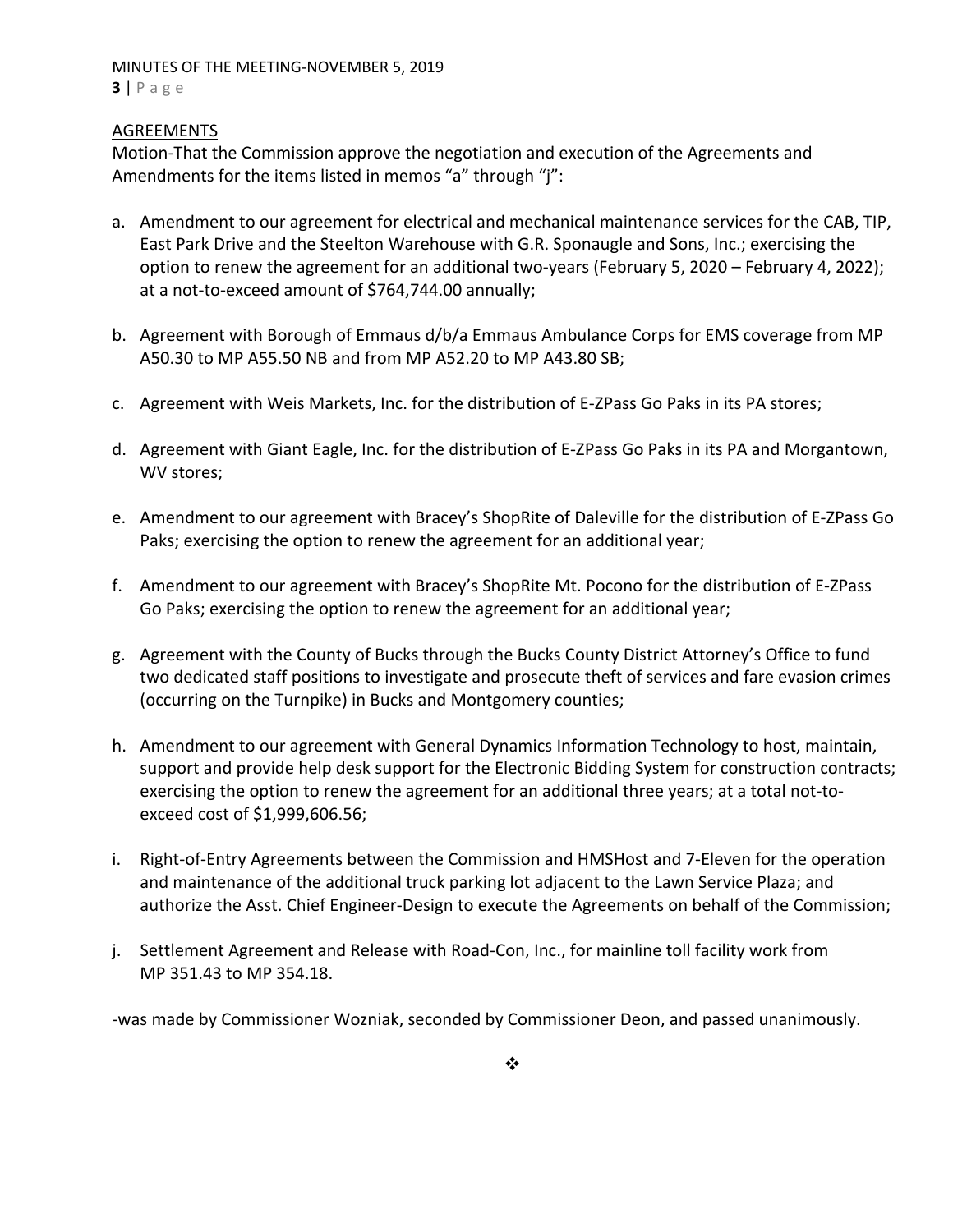## MINUTES OF THE MEETING‐NOVEMBER 5, 2019 **4** | Page

## RIGHT‐OF‐WAY REQUEST

Motion-That the Commission approves the Right-of-Way Requests for the items listed in memos "a" through "j":

- a. Acquisition of Right-of-Way #14S327 (Daniel J. & Marilyn J. Nemchick), a total take parcel necessary for construction of the Mon/Fayette Expressway, Rt. 51 to I‐376, by authorizing payment of \$277,934.69 representing fair market value, pro‐rated taxes and recording fees to Arrow Land Solutions, LLC, escrow agent; authorize the appropriate Commission officials to execute the Agreement of Sale and other documents that may be required for closing; authorize the payment of additional statutory damages as calculated by the Right‐of‐Way Administrator and approved by the Chief Counsel; and payment of fair market value to the property owners is contingent upon the delivery of a deed as prepared by the Legal Department;
- b. Acquisition of Right‐of‐Way #14S397 (Louis A. & Lynn M. Baldwin), a total take parcel necessary for construction of the Mon/Fayette Expressway, Rt. 51 to I‐376, by authorizing payment of \$57,857.40 representing fair market value, pro‐rated taxes and recording fees to Arrow Land Solutions, LLC, escrow agent; authorize the appropriate Commission officials to execute the Agreement of Sale and other documents that may be required for closing; authorize the payment of additional statutory damages as calculated by the Right‐of‐Way Administrator and approved by the Chief Counsel; and payment of fair market value to the property owners is contingent upon the delivery of a deed as prepared by the Legal Department;
- c. Acquisition of Right‐of‐Way #1A164‐E (Vincent J. & Catherine M. Korzen), a total take parcel necessary for the Donegal Slide Remediation project, by authorizing payment of \$251,162.97 representing fair market value, pro‐rated taxes and recording fees to Universal Settlement Services of PA, LLC, escrow agent; authorize the appropriate Commission officials to execute the Agreement of Sale and other documents that may be required for closing; authorize the payment of additional statutory damages as calculated by the Right‐of‐Way Administrator and approved by the Chief Counsel; and payment of fair market value to the property owners is contingent upon their delivery of a deed as prepared by the Legal Department;
- d. Acquisition of Right‐of‐Way #14S358 (Richard C. & Tamara R. (Ohler) Smith), a total take parcel necessary for construction of the Mon/Fayette Expressway, Rt. 51 to I‐376, by authorizing payment of \$70,960.99 representing fair market value, pro‐rated taxes and recording fees to Universal Settlement Services of PA, LLC, escrow agent; authorize the appropriate Commission officials to execute the Agreement of Sale and other documents that may be required for closing; authorize the payment of additional statutory damages as calculated by the Right‐of‐Way Administrator and approved by the Chief Counsel; and payment of fair market value to the property owners is contingent upon the delivery of a deed as prepared by the Legal Department;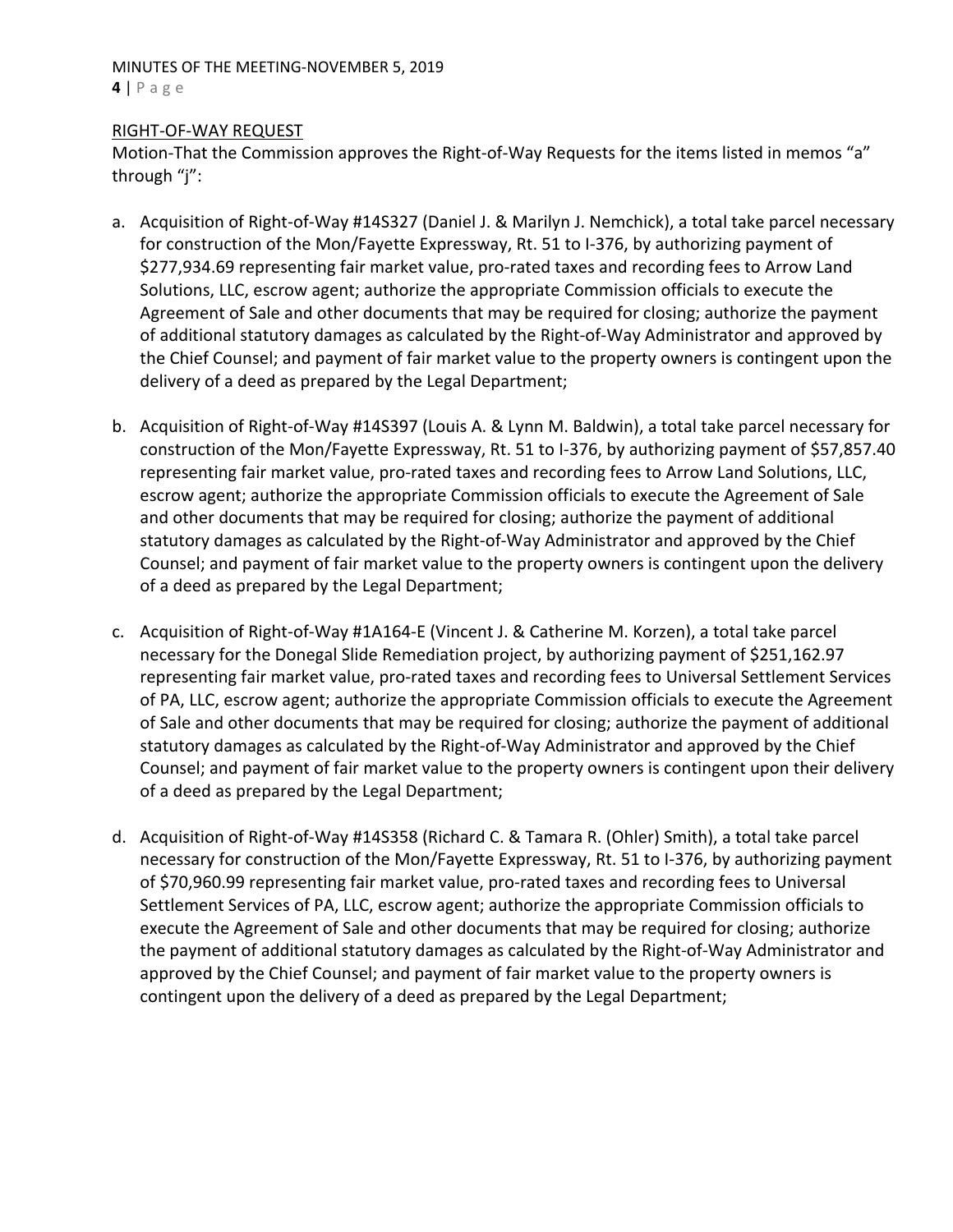# MINUTES OF THE MEETING‐NOVEMBER 5, 2019

- **5** | Page
- e. Acquisition of Right‐of‐Way #14S278 (Richard C. & Tamara R. (Ohler) Smith), a total take parcel necessary for construction of the Mon/Fayette Expressway, Rt. 51 to I‐376, by authorizing payment of \$50,629.85 representing fair market value, pro‐rated taxes and recording fees to Universal Settlement Services of PA, LLC, escrow agent; authorize the appropriate Commission officials to execute the Agreement of Sale and other documents that may be required for closing; authorize the payment of additional statutory damages as calculated by the Right‐of‐Way Administrator and approved by the Chief Counsel; and payment of fair market value to the property owners is contingent upon the delivery of a deed as prepared by the Legal Department;
- f. Settlement of Right‐of‐Way #14110 (Robert A. & Vicky L. Oslon), a partial take parcel necessary for construction of the Southern Beltway, US 22 to I‐79, by authorizing payment of \$12,600.00 representing settlement, to Robert A. Olson and Vicky L. Olson; authorize the appropriate Commission officials to execute the settlement agreement and other documents that may be required; and payment of the settlement funds is contingent upon the delivery of a Settlement Agreement and General Release as approved by the Legal Department;
- g. Acquisition of Right‐of‐Way #14S297 (Rocco R. Scherba), a total take parcel necessary for construction of the Mon/Fayette Expressway, Rt. 51 to I‐376, by authorizing payment of \$85,850.69 representing fair market value, pro‐rated taxes and recording fees to Arrow Land Solutions, LLC, escrow agent; also authorize payment of \$33,896.50 representing housing supplement, closing costs and Section 710 damages to Rocco R. Scherba; authorize the appropriate Commission officials to execute the Agreement of Sale and other documents that may be required for closing; authorize the payment of additional statutory damages as calculated by the Right‐of‐Way Administrator and approved by the Chief Counsel; and payment of fair market value to the property owner is contingent upon the delivery of a deed as prepared by the Legal Department;
- h. Acquisition of Right‐of‐Way #14111‐B (The Municipality of Monroeville), a total take parcel necessary for the total reconstruction project from MP 57.00 to MP 67.00 by authorizing payment of \$956,000.00 representing fair market value to The Municipality of Monroeville; authorize the appropriate Commission officials to execute the Agreement of Sale and other documents that may be required for closing; authorize the payment of additional statutory damages as calculated by the Right‐of‐Way Administrator and approved by the Chief Counsel; and payment of fair market value to the property owner is contingent upon the delivery of a deed as prepared by the Legal Department;
- i. Acquisition of Right‐of‐Way #1A164‐B (Estate of Richard A. Giles, Sr., a/k/a Richard A. Giles), a partial take parcel necessary for the Donegal Slide Remediation by authorizing payment of \$191,218.53 representing fair market value, pro‐rated taxes and recording fees to Universal Settlement Services of PA, LLC, escrow agent; authorize the appropriate Commission officials to execute the Agreement of Sale and other documents that may be required for closing; authorize the payment of additional statutory damages as calculated by the Right‐of‐Way Administrator and approved by the Chief Counsel; payment of fair market value to the property owner is contingent upon the delivery of a deed as prepared by the Legal Department;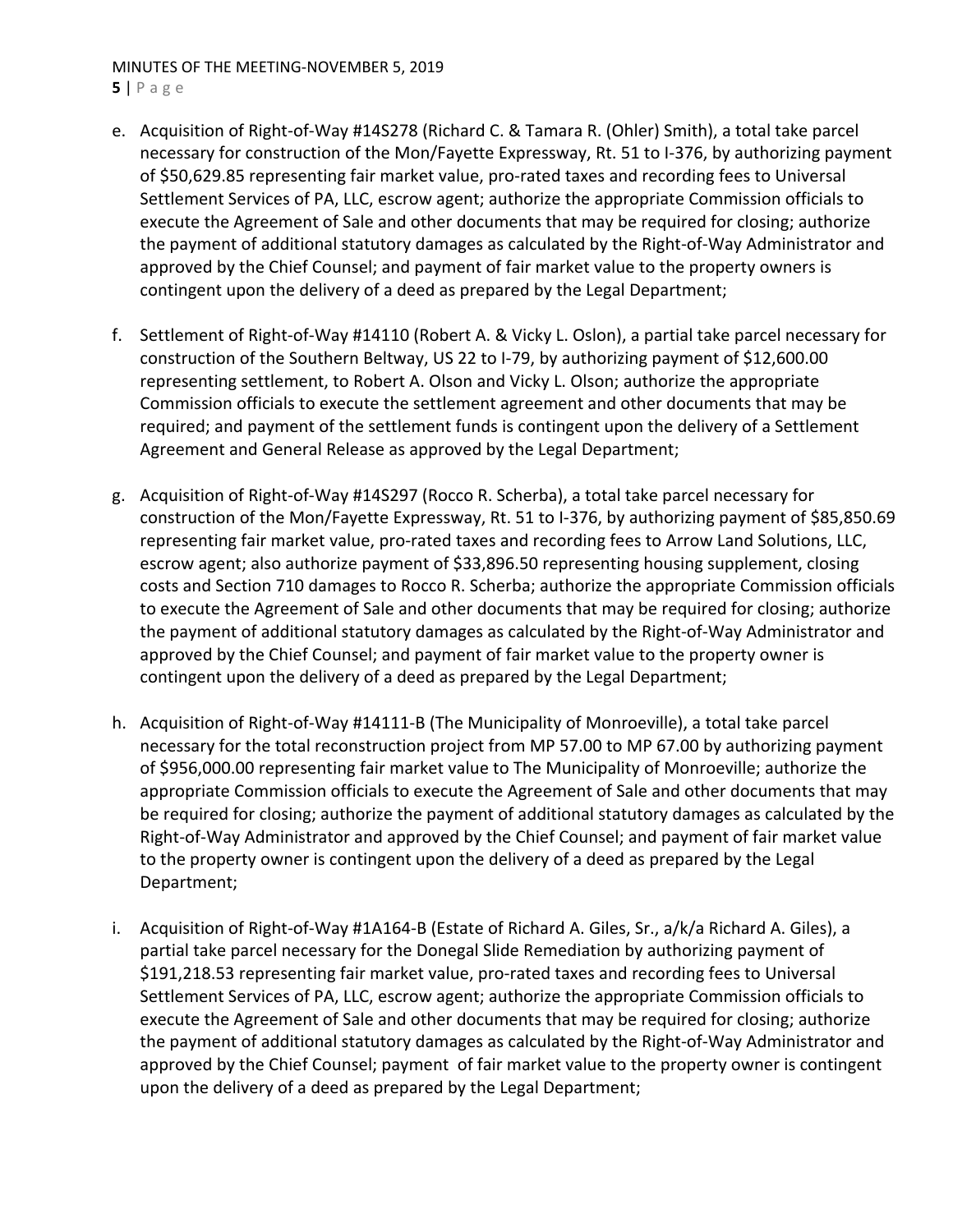## MINUTES OF THE MEETING‐NOVEMBER 5, 2019 **6** | Page

j. Acquisition of Right‐of‐Way #14S298 (2001 Irrevocable Trust for Family of Ann P. Mooney, Barbara A. Mooney, Trustee), a total take parcel necessary for construction of the Mon/Fayette Expressway, Rt. 51 to I-376, by authorizing payment of \$141,027.98 representing fair market value, pro‐rated taxes and recording fees to Arrow Land Solutions, LLC, escrow agent; authorize the appropriate Commission officials to execute the Agreement of Sale and other documents that may be required for closing; authorize the payment of additional statutory damages as calculated by the Right‐of‐Way Administrator and approved by the Chief Counsel; and payment of fair market value to the property owner is contingent upon the delivery of a deed as prepared by the Legal Department.

‐was made by Commissioner Wozniak, seconded by Commissioner Deon, and passed unanimously.

 $\mathbf{A}$ 

## ADVERTISING

Motion-That the Commission approves advertising for the items listed in memos "a" through "d":

- a. Appraisal services for Commission facilities;
- b. Authorized Service Provider coverage from MP 312.10 to MP 333.20;
- c. Authorized Service Provider coverage from MP 333.30 to MP 356.40, MP H40.00 to MP H43.30; and MP A20.00 to MP A37.80;
- d. Drilling contract for subsurface boring, sampling and testing services (open‐end) from MP 0.00 to MP 247.30, Greensburg Bypass, Beaver Valley Expressway, Mon/Fayette Expressway and Southern Beltway.

‐was made by Commissioner Wozniak, seconded by Commissioner Deon, and passed unanimously.

 $\cdot \cdot$ 

## PURCHASE ORDERS

Motion‐That the Commission approves the Award of a Bid, Change Order and Issue Purchase Orders for the items listed in memos "a" through "h":

- a. Gate parts (through February 2021); utilizing the Commonwealth's contract with Electronic Systems Integration, Inc.; at an award of \$200,000.00;
- b. Cashless Tolling control system repairs and upgrades (Turnpike 66), utilizing the Commonwealth's contract with Siemens Industry, Inc.; at an award of \$233,338.72;
- c. Generators/ATS replacements systemwide (phase one), utilizing the Commonwealth's contract with Premium Power Services, LLC; at an award of \$637,056.00;
- d. Change Order for the maintenance, service and repair of generators in Districts 1 and 2 with Premium Power Services, LLC, exercising the option to extend the contract an additional 3 months (through February 28, 2020) to cover potential generator repairs; at a cost of \$90,000.00;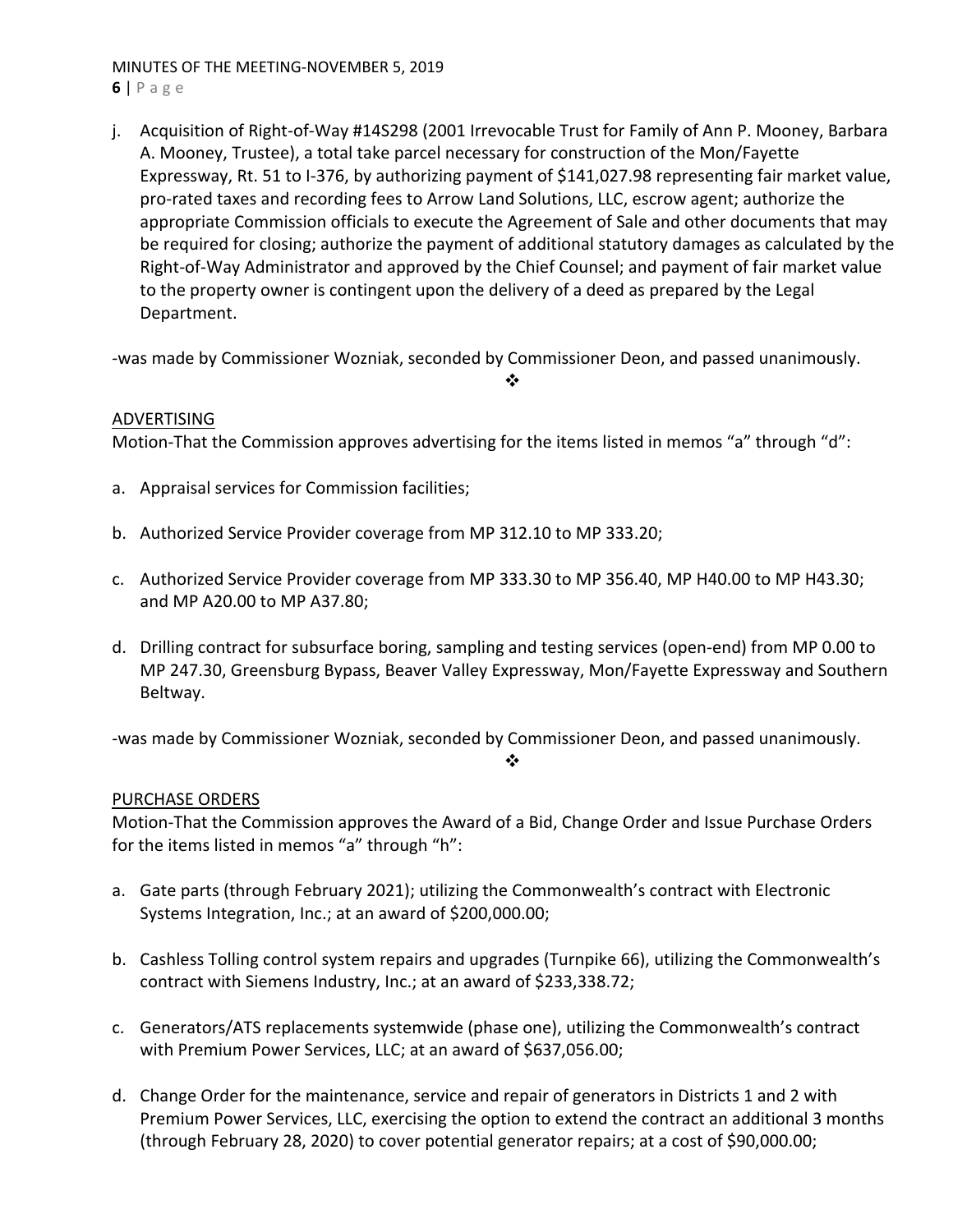## MINUTES OF THE MEETING‐NOVEMBER 5, 2019 **7** | Page

- e. Five (5) MASH eligible trailer mounted attenuators, utilizing the Commonwealth's contract with Traffix Devices, Inc.; at a total award of \$140,312.45;
- f. Accuweather license fee for forecasting services, exercising the option to renew the agreement for an additional year (October 2020‐September 2021) and additional funds for social media (October 2019‐September 2020) with CDW Government LLC; at a cost of \$139,206.06;
- g. Fuel storage tank maintenance (December 2019‐November 2020), to the lowest responsive and responsible bidder, Clark Contractors, Inc.; at an award of \$3,000,000.00;
- h. Qlik software services (licenses, training and maintenance; November 2019 October 2020), utilizing the General Services Administration Cooperative contract with Carahsoft Technology, Corp., at a total award of \$130,340.20.

‐was made by Commissioner Wozniak, seconded by Commissioner Deon, and passed unanimously.

## ❖

## AWARD OF CONTRACT

Motion‐That the Commission approves the Award of Contract #A‐099.00S001‐3‐02 for the rehabilitation of eight structures between MP A105.00 and MP A119.53, to the lowest responsive and responsible bidder, Nyleve Bridge Corp.; at a not‐to‐exceed amount of \$4,439,206.35 and a contingency of \$200,000.00‐was made by Commissioner Wozniak, seconded by Commissioner Deon, and passed unanimously.

## $\bullet \bullet$

## CHANGE ORDERS/FINAL PAYMENTS

Motion‐That the Commission approves the negotiation and execution of the Change Orders and Final Payments for the items listed in memos "a" through "j":

- a. Change Order #8 for Contract #T‐355.00P001‐3‐14 for widening and reconstruction of S.R. 95, Section D20, with James D. Morrissey, Inc., for a decrease of \$175,661.09 to balance items to actual work completed, changes for guiderail, temporary barrier, seeding and soil supplements, erosion and sedimentation control, rock, fencing, health and safety plan, paint, drainage, MPT, local police reimbursement, pavement markings, incident management plan, test holes, signage and topsoil; for a revised not-to-exceed amount of \$122,512,994.76;
- b. Change Order #1 and Final Payment for Contract #EN‐00224‐03‐07 for roadway and miscellaneous repairs between MP A57.22 and MP A130.64 with New Enterprise Stone & Lime Co., Inc., for a decrease of \$1,420,918.13 to reflect the actual cost of the completed work authorizations; for a final contract value of \$3,079,081.87 and final amount due to the contractor of \$123,839.09;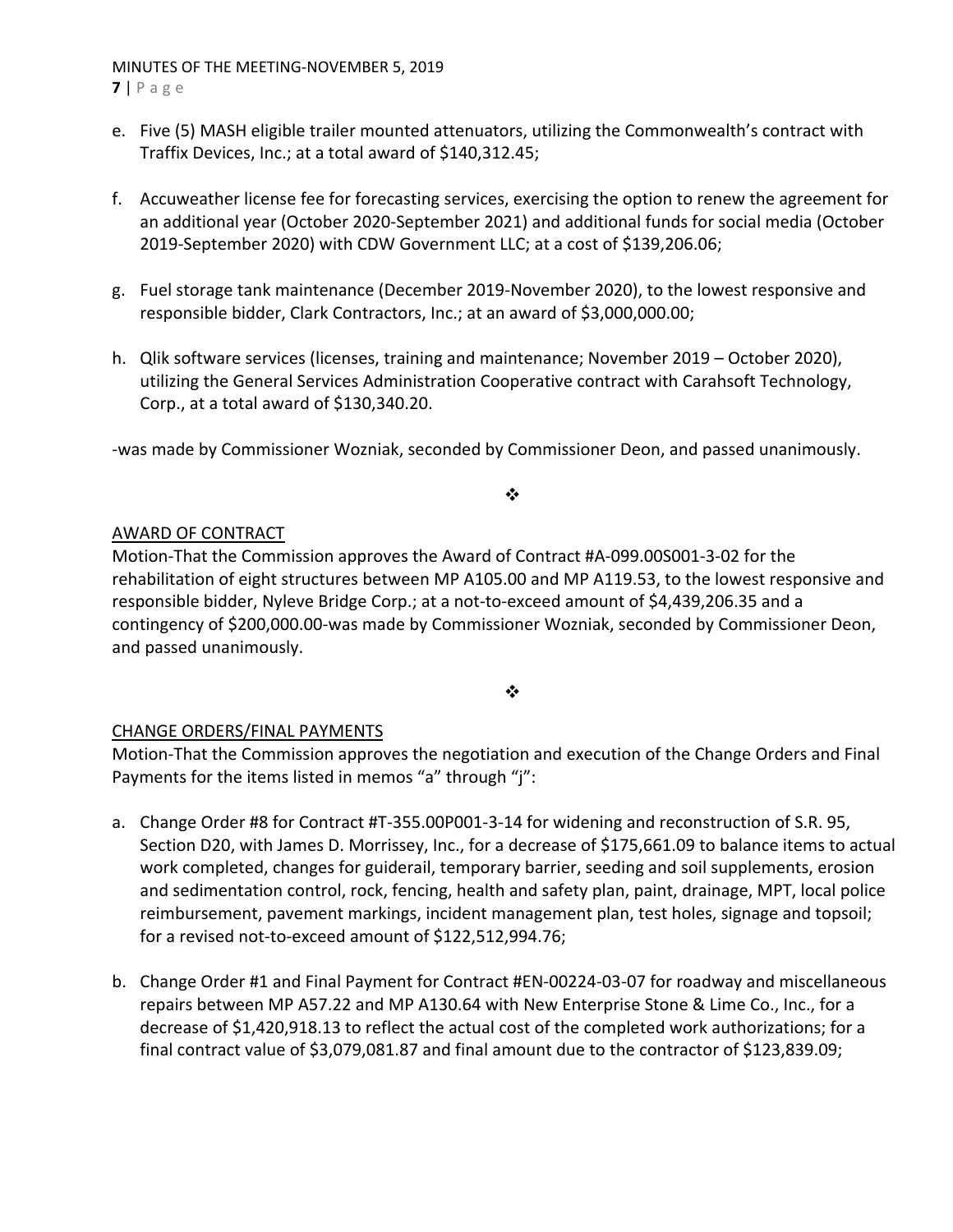## MINUTES OF THE MEETING‐NOVEMBER 5, 2019 **8** | Page

- c. Change Order #1 and Final Payment for Contract #EN‐00200‐03‐04 for bridge repairs between MP 236.22 and MP 358.11 with J.P.S. Construction Co., Inc., for a decrease of \$675,465.49 to reflect the actual cost of the completed work authorizations and an 11‐day time extension for additional work; for a final contract value of \$1,824,534.51 and final amount due to the contractor of \$91,226.73;
- d. Change Order #6 and Final Payment for Contract #A‐070.26F003‐3‐02 for Lehigh Tunnel lighting replacement with Mosites Construction Company, for an increase of \$43,994.43 to balance items to actual work completed, new conduit and wire, and work performed by the Honeywell Company for work on the control systems; for a final contract value of \$16,042,856.17 and final amount due to the contractor of \$182,494.43;
- e. Change Order #16 for Contract #S‐006.00X002‐3‐08 for construction of the Southern Beltway, Section 55B, MP S11.17 to MP S14.31 with Joseph B. Fay Co., for an increase of \$211,597.71 to balance items to actual work completed, changes for plug and vent gas/oil wells, wind control, removal of carbonaceous material, bituminous prime coat, downtime, sweeper rental and modifications for cashless tolling; for a revised not-to-exceed amount of \$98,973,556.68;
- f. Change Order #1 and Final Payment for Contract #EN‐00224‐03‐05 for roadway and miscellaneous repairs between MP 201.58 and MP 299.98 with New Enterprise Stone & Lime Co., Inc., for a decrease of \$117,273.54 to reflect the actual cost of the completed work authorizations; for a final contract value of \$3,882,726.46 and final amount due to the contractor of \$222,718.57;
- g. Change Order #3 and Final Payment for Contract #T‐075.00R001‐3‐02 for bituminous resurfacing between MP 75.69 and MP 84.99 with New Enterprise Stone & Lime Co., Inc., for a decrease of \$246,758.76 to balance items to actual work completed, and changes for signage and pavement markings; for a final contract value of \$10,410,237.67 and final amount due to the contractor of \$362,172.74;
- h. Change Order #4 for Contract #T‐355.00P001‐3‐16 for construction of ITS for the I‐95/I‐276 Interchange project with Miller Bros., for an increase of \$240,608.85 for traffic flow detector installation at the Delaware Valley Interchange; for a revised not‐to‐exceed amount of \$4,776,489.46;
- i. Change Order #1 for Contract #EN‐00233‐03‐06 for roadway and miscellaneous repairs between MP 299.98 and MP 356.42, H40.83 and H42.54, and A20.00 and A57.22 with New Enterprise Stone & Lime Co., Inc., for an increase of \$3,300,000.00 for Work Authorizations 7 & 8 as directed by design; for a revised not‐to‐exceed amount of \$8,300,000.00;
- j. Change Order #5 and Final Payment for Contract #T‐342.91R001‐3‐02 for bituminous overlay and retaining wall construction at the Willow Grove Interchange with Allan Myers, LP, for a decrease of \$403.63 to balance items to actual work completed and a monotube sign structure credit; for a final contract value of \$10,290,945.35 and final amount due to the contractor of \$14,488.37.

‐was made by Commissioner Wozniak, seconded by Commissioner Deon, and passed unanimously.